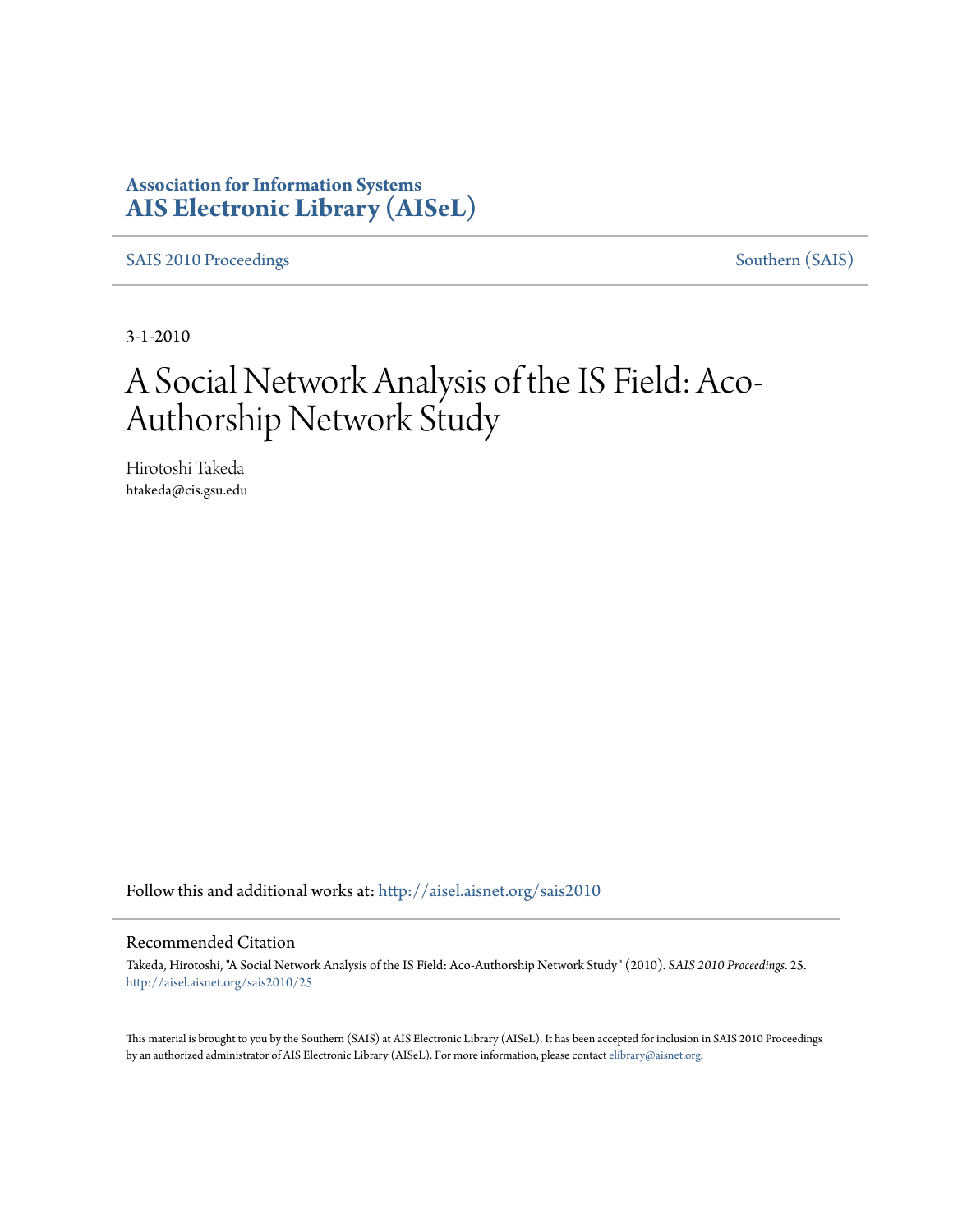## **A SOCIAL NETWORK ANALYSIS OF THE IS FIELD: A CO-AUTHORSHIP NETWORK STUDY**

**Hirotoshi Takeda**

Georgia State University htakeda@cis.gsu.edu University of Paris Dauphine hirotoshi.takeda.05@campus.dauphine.fr

#### **ABSTRACT**

The IS field is a fragmented field with many different research strategies and topics. To complicate this matter, there are many different publication venues and geographic locations. This study will try to look at the co-authorship social network (SN), using three different venues. One of the venues is the top journal in our field, the other a regional conference, and the third is a top French IS journal. The study will take a social network analysis (SNA) approach to see if there are differences in these venues and to take a preliminary look at the IS field. The results indicate that even though we research under the umbrella of IS, differing venues seem to have differing cliques of researchers. The divide between North American and France is also seen in how different the publication strategies seem to be between the two geographic areas.

#### **Keywords**

Social Network, Network Analysis, MIS Quarterly, SAIS, Systèmes d'Information et Management

#### **INTRODUCTION**

The study of how researchers conduct research is of importance to any field. In particular social network analysis of academic publishing has been conducted in the fields of marketing (Pieters et al. 1999), and information systems (IS) (Nerur et al. 2005; Polites et al. 2008; Song et al. 2008; Vidgen et al. 2007). Within IS the network analysis can be extended to knowledge management (KM) (Song et al. 2008). Outside of academics there have been studies on online social networks (Howard 2008; Kleinberg 2008), geographic spread of social networks (Liben-Nowell et al. 2005).

Research in academia is invariably a social phenomenon. There are two methods in which to publish, whether you use coauthors or solo-author. Either way there is invariably social connections being made. When a paper has co-authors, the authors are socially connected via co-authorship. When solo-authoring social connections are still citations being used. Whether you co-author or solo-author, the majority of papers in academia today have citations and thus a social connection via intellectual recognition. By the use of citations an author is giving credit to a thought, taking thoughts from various different sources, combining these thoughts to complete a different point (Callon et al. 1981). When we cite one another we are creating a social connection via citations to other authors.

#### **REVIEW OF METHODS TO STUDY SOCIAL CONNECTIONS VIA SNA**

There are also two major ways in which social network analysis can be utilized for analyzing social connection in academic publishing. One connection is via the co-authorship. Connections are made when two or more people agree to collaborate on a project. During co-authorship network analysis, all co-authors are assumed to know each other. Some characteristics of the two types of connections are that with co-authors, you have stronger bonds, less connections, but the strength of the connections may not be seen. With co-citation analysis, the connections are weaker, typically there are more connections, and the strength of connections cannot be see as well.

The use of network analysis has stretched from neurobiology, statistical physics, to the notion of 'six degrees of separation', and games such as 'six degrees of Kevin Bacon' that try to link different actors to the famous actor (Guare 1992; Liben-Nowell et al. 2005; Strogatz 2001). The term 'six degrees of separation' coined by Guare (1992) is really a phrase for the 'Small World Problem' by Travers and Milgram (1969), where they found that everyone in a large society were connected in some way by about 5.5 linkages (Travers et al. 1969). Even in information systems (IS) social network analysis has been applied (Nerur et al. 2005; Polites et al. 2008). With the advent of social networking sites such as myspace.com and friendster.com, social network analysis has been applied to these sites as well (Howard 2008; Kleinberg 2008). Social network analysis has its advantages. "However, one of SNA's advantages is that it can in fact uncover subtle, unrecognized relationships between journals, and thus can aid in the development of more accurate classification schemes in the future" (Polites et al. 2008, Page 99).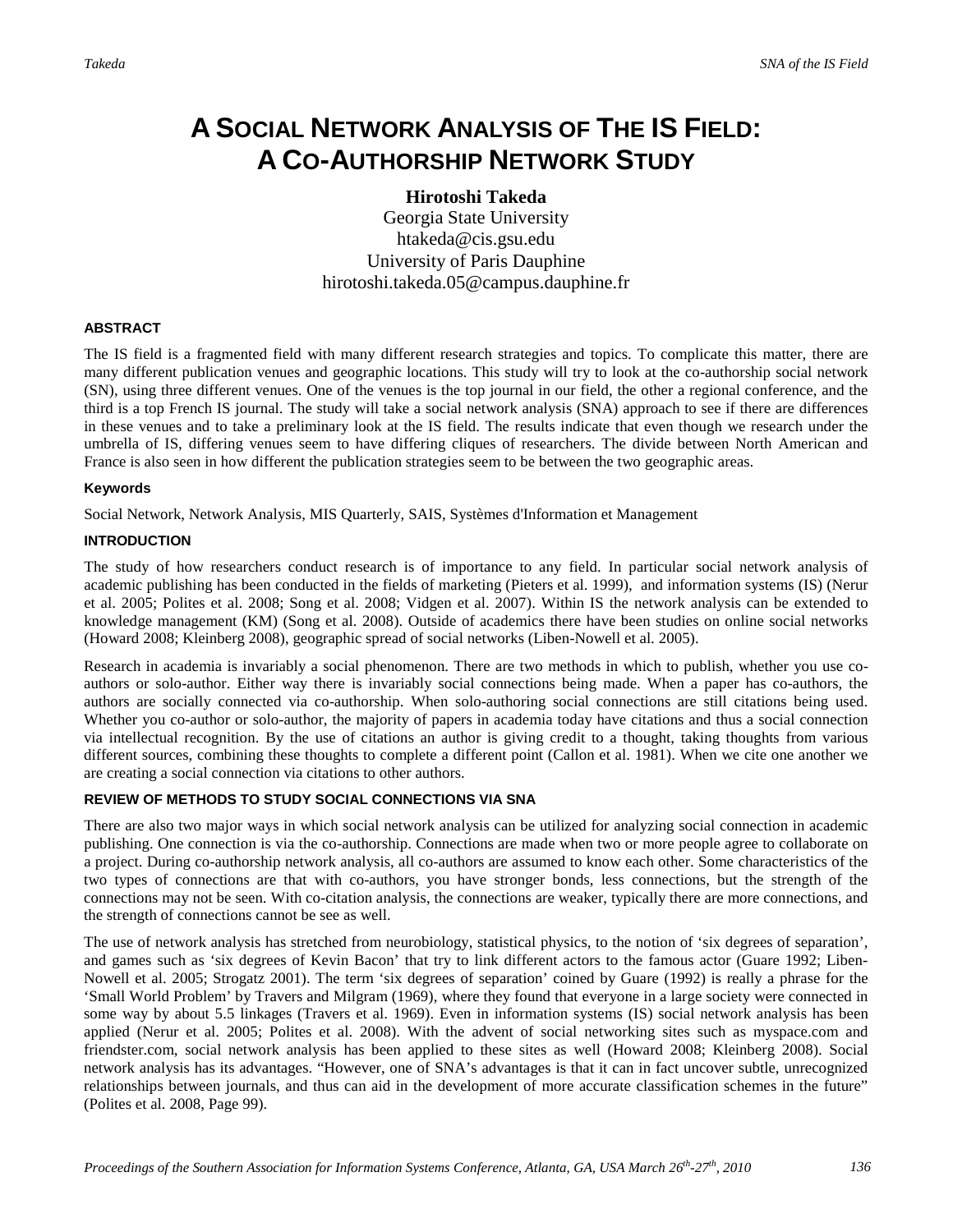Typically social network analysis of academia has been limited to two types of research, those that look at journal citation networks, and those that look at co-authorship networks. In journal citation networks, journals are the units (nodes) and how articles in each journal cite other journals is analyzed for a period of time (Biehl et al. 2006; Nerur et al. 2005; Pieters et al. 1999). In co-authorship networks, authors are the units (nodes) and the tendency of authors that co-author to continue to publish in a similar fashion or to a similar outlet are analyzed (Acedo et al. 2006; Barbasi et al. 2002; Eaton et al. 1999). The author acknowledges that there are many other areas of SNA that aren't covered due to the length of this article.

Several aspects of the SNA are looked at. The node, edge, connectivity, and distance are identified. A node is defined as a point on the network (Barbasi et al. 1999; Coleman 1988; Kleinberg 2000; Travers et al. 1969). For this research a node is a researcher. An edge of a network is defined as a line connecting two nodes (Barbasi et al. 1999; Coleman 1988; Kleinberg 2000; Travers et al. 1969). An edge can be non-directional, directional, or bidirectional. For example co-authorship will be shown as a non-directional edge. Citations can be shown as a directional edge. If author A cites author B, and author B cites author A, a bidirectional edge will be used. In the current study an edge is a line connecting two co-authors. If there are multiple co-authors an edge will connect all co-authors to each other. For example a paper with five authors will have five nodes and ten edges.

Distance is the minimal length between two distinct nodes (Travers et al. 1969). A distance is measured by counting the minimal number of edges it takes to traverse from one node to another node. Traversing edges can take into account the direction of the edge or not. In the current study directional edges are not used so to find the distance between two authors, you only need to minimal number of edges it takes to connect the two authors.

Connectivity is a notion of how an author (node) in the network is connected to others via an edge. Depending on the research question connectivity can be measured by the pure number of edges coming out of the node. The research may want to discover how a researcher is connected so a weight and distance measure to other nodes may be incorporated. Strength of edges and nodes may also be included in the measure. Connectivity may be shown on the network by proximity in the nodes. Using proximity measures can show how many authors are closely related to one author, or how many close authors are within a certain proximity (Albert et al. 2002; Barbasi et al. 1999; Barbasi et al. 2002; Henry et al. 2007; Vidgen et al. 2007). In the current study the connectivity is amount of edges that a node (author) has connected. This measure the amount of coauthorship that a particular author has. Keep in mind that an author that uses more co-authors will have more connectivity than one that single authors.

#### **METHODOLOGY**

The goal of this study is to find out how the social networks in IS are influencing researchers. In order to do this, we take a preliminary look at social networks apparent in publications. For the purpose of this paper co-author analysis was conducted at the journal level, and conference level. There were two journals analyzed. One the leading North American IS journal, and the other a leading French language IS Journal. These were Management Information Systems Quarterly (MISQ) and Systèmes d'Information et Management (SIM) respectively. The conference used was the Southern Association of Information Systems (SAIS) conference.

Data from the past five year period (2005 – 2009) was obtained using websites from each of the targets (MISQ 2009; SAIS 2010; SIM 2010). There were a few differences to note (Table 1). First the number of issues for MISQ were 21 due to a special issue in 2006 that was included in the study. SIM is also a quarterly journal but does not publish on particular months. SIM does not have their articles from the most recent six months, thus only two issues out of four were obtained from the 2009 year. SAIS is a yearly conference, so the number of issues were only five in the period studied. There seemed to be a limit on the number of articles published in the SIM as only four or five articles were published by SIM for each of the issues. MISQ and SAIS did not seem to adhere to a strict publication limit that seemed to exist with SIM.

|             | <b>Start Date</b> | End Date      | No. of Issues | No. of Articles | <b>Author Count</b> | Author Count (no<br>repeats) |
|-------------|-------------------|---------------|---------------|-----------------|---------------------|------------------------------|
| <b>MISQ</b> | March 2005        | December 2009 | 21            | 202             | 480                 | 375                          |
| <b>SIM</b>  | 2005              | Middle 2009   | 18            | 72              | 125                 | 115                          |
| <b>SAIS</b> | March 2005        | March 2009    |               | 209             | 434                 | 323                          |

**Table 1. Venue Data**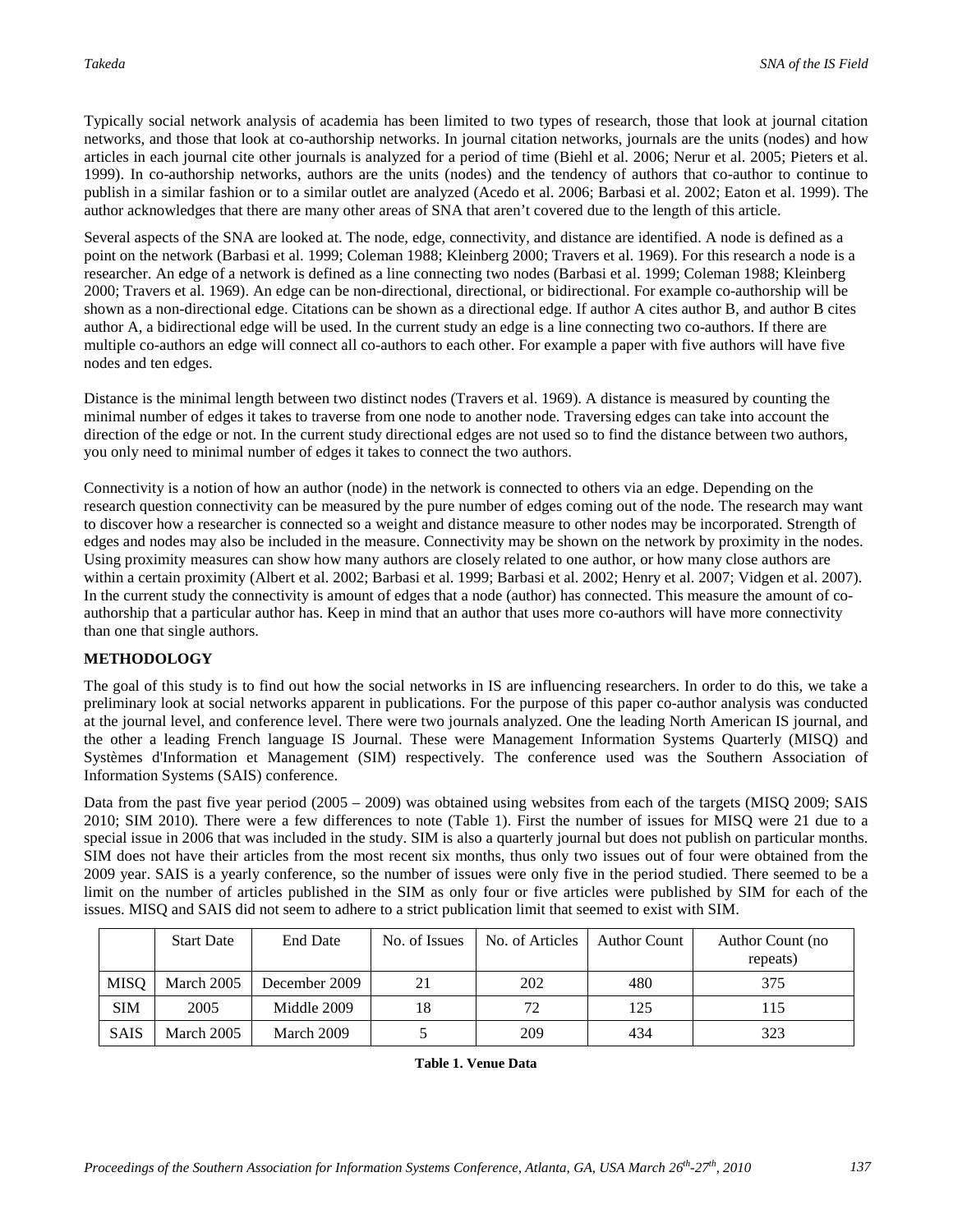Author data from each article published were copied to a spreadsheet for analysis. Data needed cleansing, as formats were different from each of the websites. One interesting observation was that with the French SIM journal there was a lack of middle initial/name entries compared to the US counterparts. This was due to the cultural differentiation on the use of middle initial/names, and there was a definite difference in the use of a middle initial/name.

There were a total of 202 (MISQ), 72 (SIM), and 209 (SAIS) articles over the period. The raw count of the number of authors revealed 480 (MISQ), 125 (SIM), and 434 (SAIS) times that authorship appeared in the venues. When accounting for repeated authorship the counts lowered to 375 (MISQ), 115 (SIM), and 323 (SAIS) authors. This total number of nonrepeating authors is the nodes of the social network.

There was minimal overlap of authors between each of the venues. Only fourteen authors appeared in two of the three venues. These fourteen researchers were: Hillol Bala, Richard Baskerville, Pamela Galluch, Geoffrey Hubona, Elena Karahanna, Richard Klein, Wolfgang Konig, Alan Lee, Kalle Lyytinen, Arun Rai, Michael Rosemann, Frantz Rowe, Jason Thatcher, and Viswanath Venkatesh. None appeared in all three venues. This points to the dichotomous nature of the IS field publishing circuit, not only between countries but also between differing venues.

#### **DATA ANALYSIS & RESULTS**

When looking at the authorship data articles with one, two, three, four, five, and six authors were identified (Table 2). One distinct difference that immediately stood out was the fact that the North American venues were similar in that the majority of papers were with two authors but there were also papers with larger amounts of authors including four, five, and even the existence of one article with six authors in each. The only glaring difference between the two North American venues were that single authored papers were rare in the case of MISQ, while more than double the amount of single author papers exist for SAIS. This may be due to the fact that the review process of MISQ is extremely rigorous, and taking on such a process on ones own may be much more challenging than working with others.

|             | Total<br>Papers | Single<br>Author | Double<br>Author | Triple<br>Author | Quadruple<br>Author | Quintuple<br>Author | Sextuple<br>Author |
|-------------|-----------------|------------------|------------------|------------------|---------------------|---------------------|--------------------|
| <b>MISQ</b> | 202             | 30<br>$(14.9\%)$ | 97<br>$(48.0\%)$ | 49<br>$(24.3\%)$ | $20(9.9\%)$         | 5(2.5%)             | $1(0.5\%)$         |
| <b>SIM</b>  | 72              | 34<br>$(47.2\%)$ | 23<br>$(31.9\%)$ | 15<br>$(20.8\%)$ | $0(0\%)$            | $0(0\%)$            | $0(0\%)$           |
| <b>SAIS</b> | 209             | 66<br>(31.6%)    | 79<br>$(37.8\%)$ | 50<br>$(23.9\%)$ | $11(5.3\%)$         | $2(1.0\%)$          | $1(0.5\%)$         |

**Table 2. Authorship Data: Number of Authors (Percentage of Total)**

By contrast, for the French journal almost half of the articles (47.2%) were single authored. Also the number of articles with multiple authors plateaus at three for SIM as there are no papers with four or more authors during the five-year period. The difference here may be the publication culture as usage of multiple authors over three in the French IS journal seemed to just not be done.

|   | 3  |
|---|----|
|   |    |
|   | 17 |
| 6 | 33 |
| 6 | 60 |
|   |    |

#### **Table 3. Authorship Data: Number of Repeated Authors**

Another interesting find is that number of authors that are repeated in each venue (Table 3). Again we see a North America vs. France split here in that more repeats are prominent in MISQ and SAIS. While there are a number of authors that have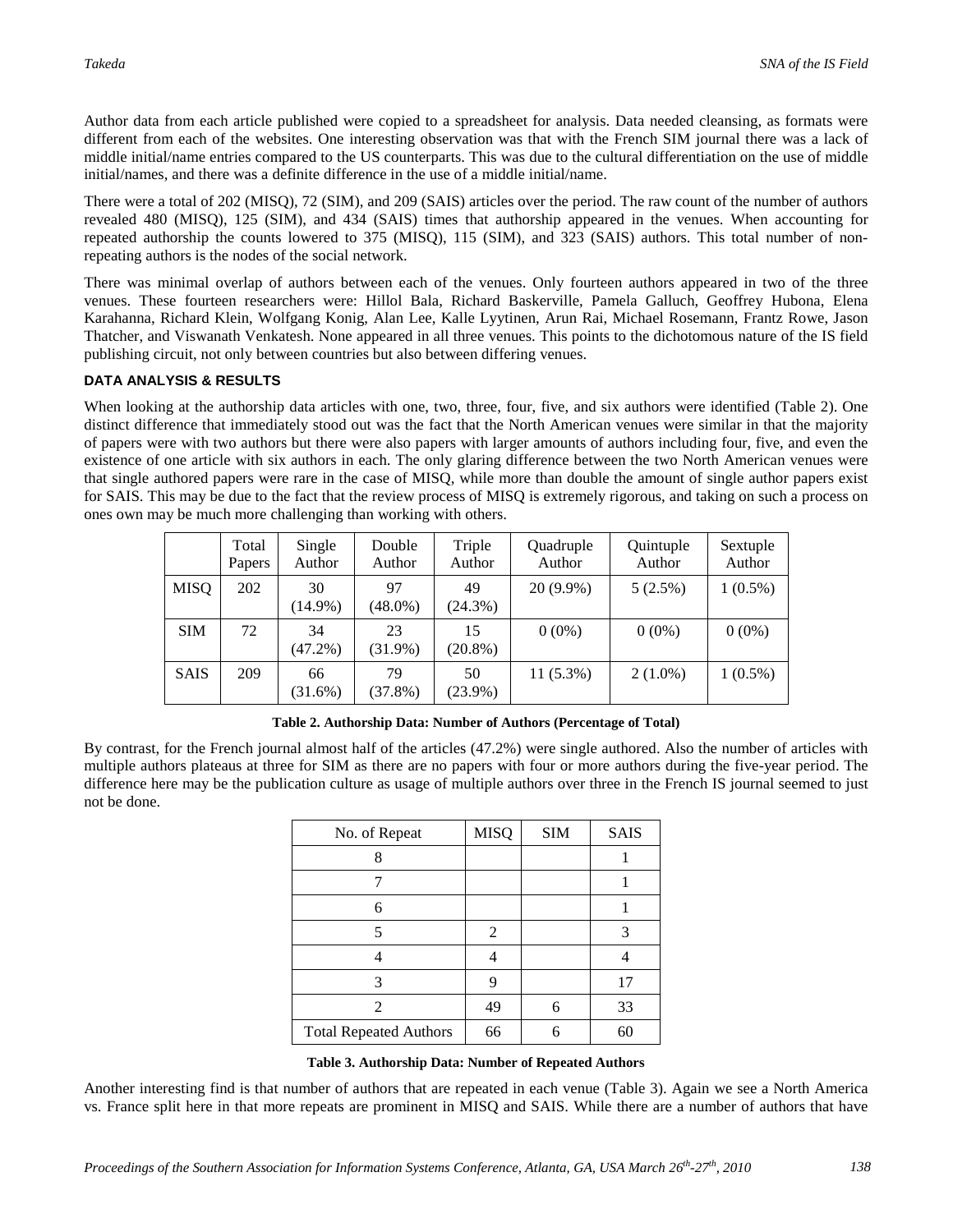repeatedly published three or more times in MISQ (17) and SAIS (26), there are only six authors that have published two times in SIM and none have published three or more times in SIM over the last five years. An important note is that MISQ is the only venue of the three that has an editorial by the editor in chief (EIC). In creating Table 3 I did not counts these as articles so the past EIC, Carol Saunders did have 14, and the current EIC, Detmar Straub did have six publications in MISQ including editorials.

|             | <b>Nodes</b> | Edges | <b>Most Connected</b> |
|-------------|--------------|-------|-----------------------|
| <b>MISO</b> | 375          | 454   | 10                    |
| <b>SIM</b>  | 115          | 66    |                       |
| <b>SAIS</b> | 323          | 330   |                       |

#### **Table 4. Social Network Stats**

An important difference between MISQ and SAIS is that repeat publishing in MISQ is probably a difficult activity due to the rigorousness of MISQ publishing standards. Of the sixty repeat authors in SAIS, close to half (27 out of 60) have published three or more times. While for MISQ only 17 of the 66 (25.8%) have published three or more times.

When put into a network the North American venues were more dense (Vlado 2010) than the French one (Figures 1 through 6. Figures were drawn using Pajek). The nodes represent the authors so the number of nodes (Table 4) is the same as the number of authors (Table 1). The number of edges represent a co-authorship. Due to the larger number of authors in the North American sample, one can see that the number of edges are larger for that sample. MISQ however is the most dense of the three (Figure 1 through 6).

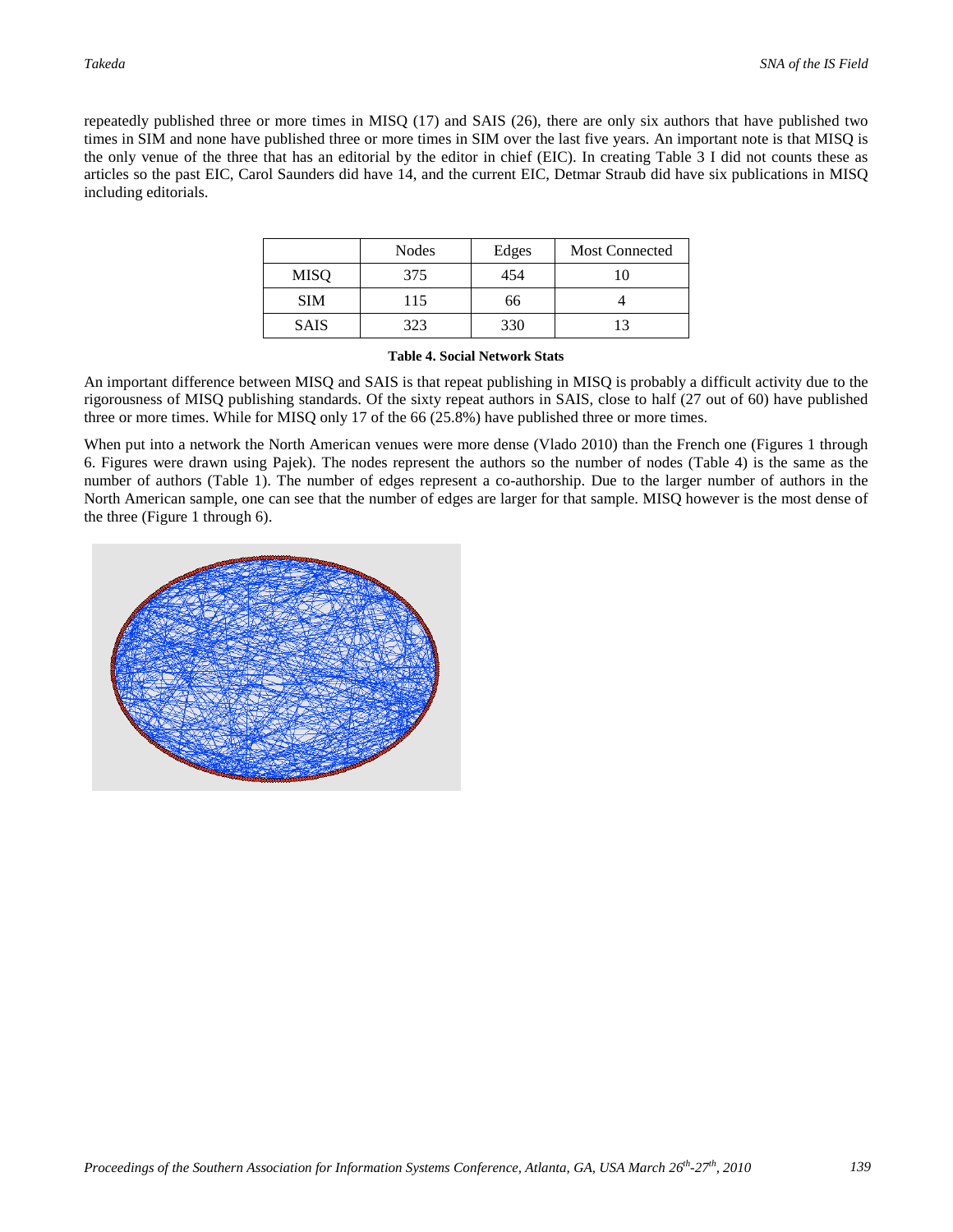**Figure 1. MISQ Social Network Circular**



**Takeda SNA of the IS Field in the IS Field in the IS Field in the IS Field in the IS Field in the IS Field in the IS Field in the IS Field in the IS Field in the IS Field in the IS Field in the IS Field in the IS Field Figure 2. Mission Free Formation** 



**Figure 5. SAIS Social Network Circular**





**Figure 6. SAIS Social Network Free Form**

#### **FUTURE RESEARCH**

Future research will expand upon the venues used, the increase in longitudinal data, and the extension to co-citation analysis. Venues will be expanded by adding more journals and conferences. The addition of more cross cultural research will expand the scope to a more global look at the IS field. One area that the current research did not touch upon was co-citation analysis. Citation analysis is prominent in analysis of the IS field and other fields in the business school. Expansion to co-citation analysis is currently underway.

#### **CONTRIBUTIONS**

By taking a SNA approach to the look at the IS field, this research has tried to identify the linkages between authors in IS. One problem identified by the research is that by looking a three differing venues, one a prominent North American journal, one a prominent French journal, and one a regional conference, we see that there is much opportunity to integrate the researchers that publish in these differing venues. The hope of this author is that more collaboration across these seemingly 'cliquish' groups will allow more dynamic and interesting research to flourish.

#### **LIMITATIONS**

By using a limited dataset the research only begins to scratch the surface of what the IS field looks like. The fact that only three venues were used is a weakness of the paper. Also the timeframe of five years, although good enough to give us a glimps of the IS field, can be longer. SNA is also limited in that influence can be measured not just by co-authorship but can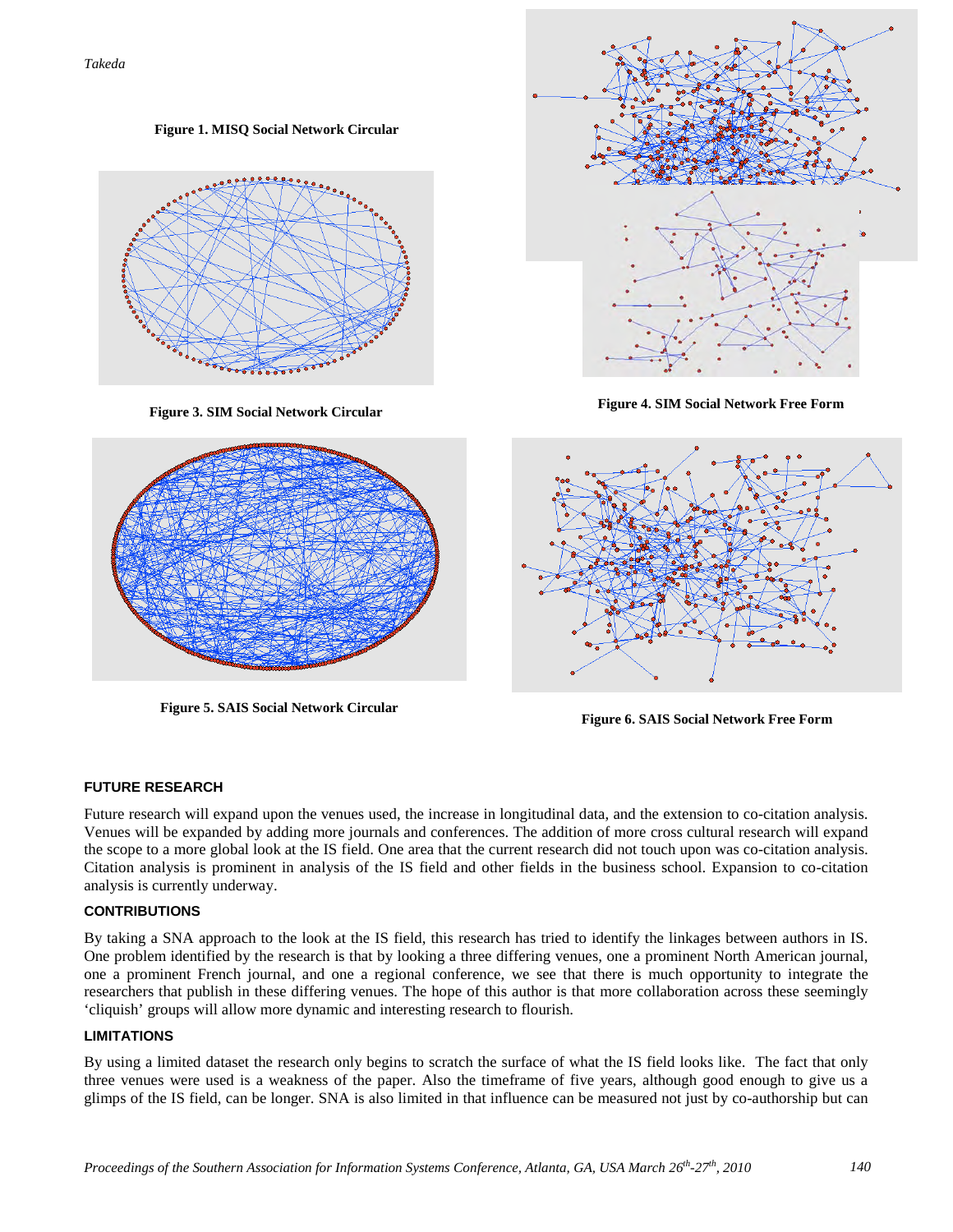include many other observations such as, and not limited to, citations, meetings, phone conversations, attendance at a conference, and working in the same location.

Another limitation of this study is in the data cleansing. Identification of identical names was a difficult and tedious process. Depending on the venue format, names may or may not include middle names, initials. First names may or may not appear as initials. Identification of these duplicates was left to the author and some errors are inevitable.

#### **CONCLUSION**

This research has attempted to use SNA to identify the researchers' social network in IS using three different venues. Three things have been highlighted by this research. One is the glaring difference that we see is the difference in publication strategy and co-authorship between North America and France. Second there seems to be even a difference between the two North American venues due to the difference in rigor placed in the publication process. Finally there seems to be a disconnect across the three venues as only fourteen researchers were identified as being published in two of the three venues and none were identified to have published in all three venues.

#### **REFERENCES**

- 1. Acedo, F.J., Barroso, C., Casanueva, C., and Galan, J.L. "Co-Authorship in Management and Organizational Studies: An Empirical and Network Analysis," Journal of Management Studies (43:5), July 2006.
- 2. Albert, R., and Barabasi, A.-L. "Statistical Mechanics of Complex Networks," Reviews of Modern Physics (74), January 2002.
- 3. Barbasi, A.-L., and Albert, R. "Emergence of Scaling in Random Networks," Science (286:5439), October 15 1999, pp 509-512.
- 4. Barbasi, A.L., Jeong, H., Neda, Z., Ravasz, E., Schubert, A., and Vicsek, T. "Evolution of the social network of scientific collaborations," Physics A. (311) 2002, pp 590-614.
- 5. Biehl, M., Kim, H., and Wade, M. "Relationships among the academic business disciplines: a multi-method citation analysis," Omega (34:4) 2006, pp 359-371.
- 6. Callon, M., and Latour, B. "Unscrewing the Leviathan: how actors macro-structure reality and how sociologists help them to do so," in: Advances in social theory and methodology: Towards an integration of micro- and macro-sociologies, K. Knorr-Cetina and A.V. Cicourel (eds.), Routledge & Kegan Paul, Boston, 1981.
- 7. Coleman, J.S. "Social Capital in the Creation of Human Capital," The American Journal of Sociology (94) 1988, pp S95- S120.
- 8. Eaton, J.P., Ward, J.C., Kumar, A., and Reingen, P.H. "Structural Analysis of Co-Author Relationships and Author Productivity in Selected Outlets for Consumer Behavior Research," Journal of Consumer Psychology (8:1) 1999, pp 39- 59.
- 9. Guare, J. Six Degrees of Separation: A Screenplay Dramatists Play Service, 1992.
- 10. Henry, N., Goodell, H., Elmqvist, N., and Fekete, J.-D. "20 Years of Four HCI Conferences: A Visual Exploration," International Journal of Human-Computer Interaction (23:3) 2007, pp 239-285.
- 11. Howard, B. "Analyzing Online Social Networks," Communications of the ACM (51:11), November 2008, pp 14-16.
- 12. Kleinberg, J. "The Small-World Phenomenon: An Algorithmic Perspective," Annual ACM Symposium on Theory of Computing, 2000, pp. 163-170.
- 13. Kleinberg, J. "The Convergence of Social and Technological Networks," Communications of the ACM (51:11), November 2008.
- 14. Liben-Nowell, D., Novak, J., Kumar, R., Raghavan, P., Tomkins, A., and Graham, R.L. "Geographic Routing in Social Networks," Proceedings of the National Academy of Sciences of the United States of America (102:33) 2005, pp 11623- 11628.
- 15. MISQ "MISQ Central," 2009.
- 16. Nerur, S., Sikora, R., Mangalaraj, G., and Balijepally, V. "Assessing the Relative Influence of Journals in a Citation Network," Communications of the ACM (48:11) 2005, pp 71-74.